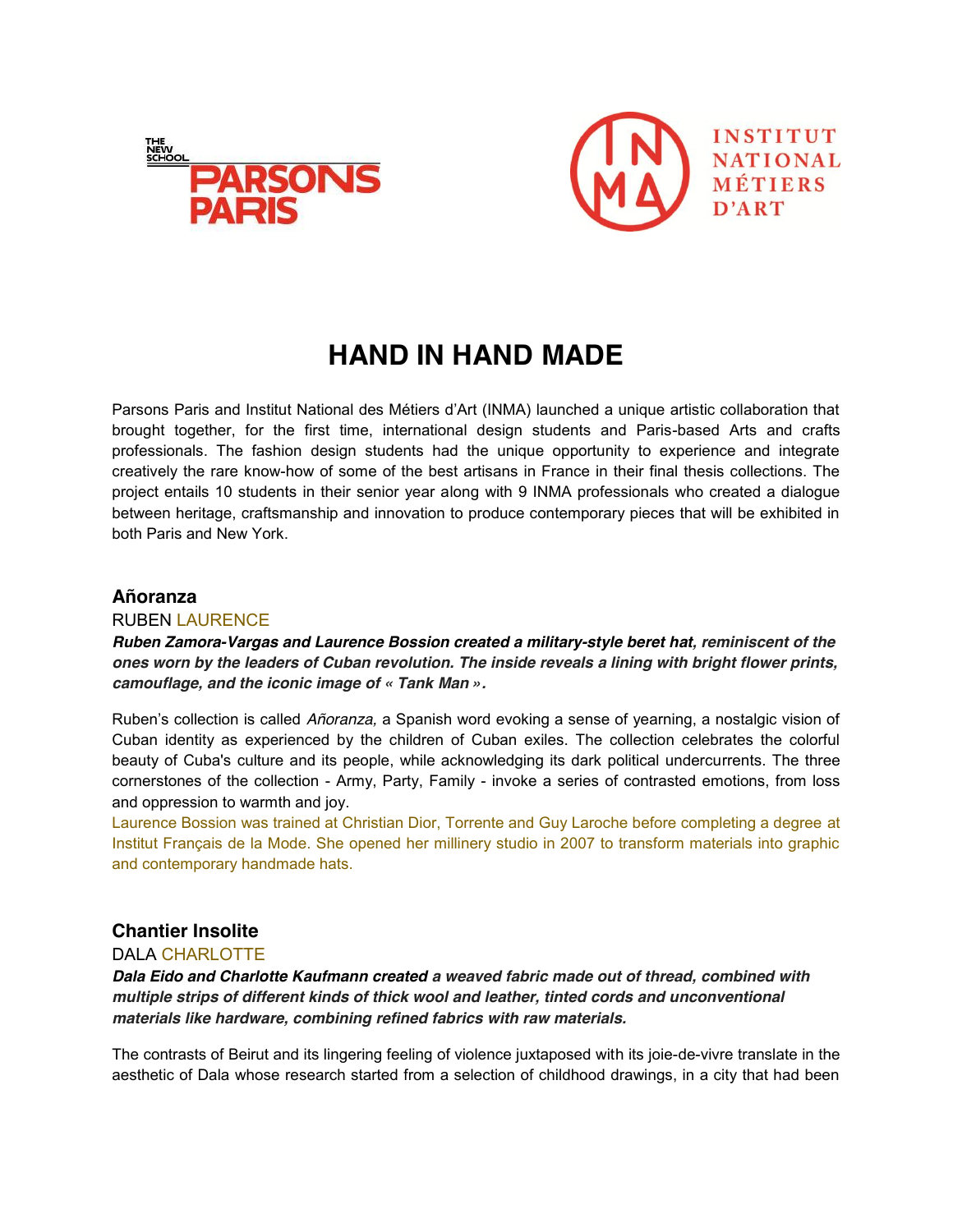destroyed and rebuilt eight times. The process of constructing and deconstructing the pieces of the collection and their surfaces echoes the complexity of this personal memory.

At the crossing of 3 crafts, weaving, embroidery and bobbin lace, Charlotte Kaufmann questions the material in a transversal way. Her research explores the body, space, accessories, furniture and architectural textiles.

## **Conversations**

#### NOUR SANDRA

## *Nour Sassine and Sandra Dufour developed a unique embroidered illustration for an off-theshoulder jacket made of reinterpreted toile de Jouy characters with words from the poem*  **Phenomenal Woman** *by Maya Angelou.*

Nour's work merges elements from her past and involves her childhood porcelain dolls. The collection is about a journey that leaves the doll behind to give life to a real woman through her contemporary wardrobe. Nour weaves colorful forms and takes the toile de Jouy print out of its original context. She drafts playful juxtapositions that evoke disruptive textile conversations.

Sandra Dufour is an illustrator and textile artist, trained at the Decorative Arts of Strasbourg. She practiced the art of embroidery at the National College of Art and Design in Dublin. Parallel to her illustration work, she creates large-scale embroidery and textile installations.

# **Couture Cixiù**

#### WEISHENG JANAÏNA

## *Weisheng Wang and Janaïna Milheiro worked together to create a mask made of white feathers following a geometric structure that gives the object a sculptural aspect.*

Obsessed with the French fashion of bygone eras, particularly the fifties, Weisheng invented a transformative conversation between the heritage of French haute couture and local craft know-how in Taiwan. His research on Taiwanese tribal dress codes and forms brought to the surface unexpected similarities with traditional European embroidery and feather work.

Janaïna Milheiro's creative approach has been nurtured by the practice of various textile techniques, from embroidery to weaving and sewing. She makes her own art pieces but also collaborates with artisans and textile industries.

## **Flint**

#### SAMANTHA TZURI

#### *Samantha Ibanez and Tzuri Gueta explored protective pieces often found in sports equipment and worked in recreated silicone molds that would allow resin to sit on the surface of fabrics.*

Samantha recreates the tumultuous sequences of an impactful dream that left a profound mark on her personal memory. The designer uses a mix of elegant and sporty fabrics and colors. She also experiments with resin epoxy to produce unexpected forms and textures. Her collection examines bodily movements and the impact of selective treatments on closures, technical details and garment construction.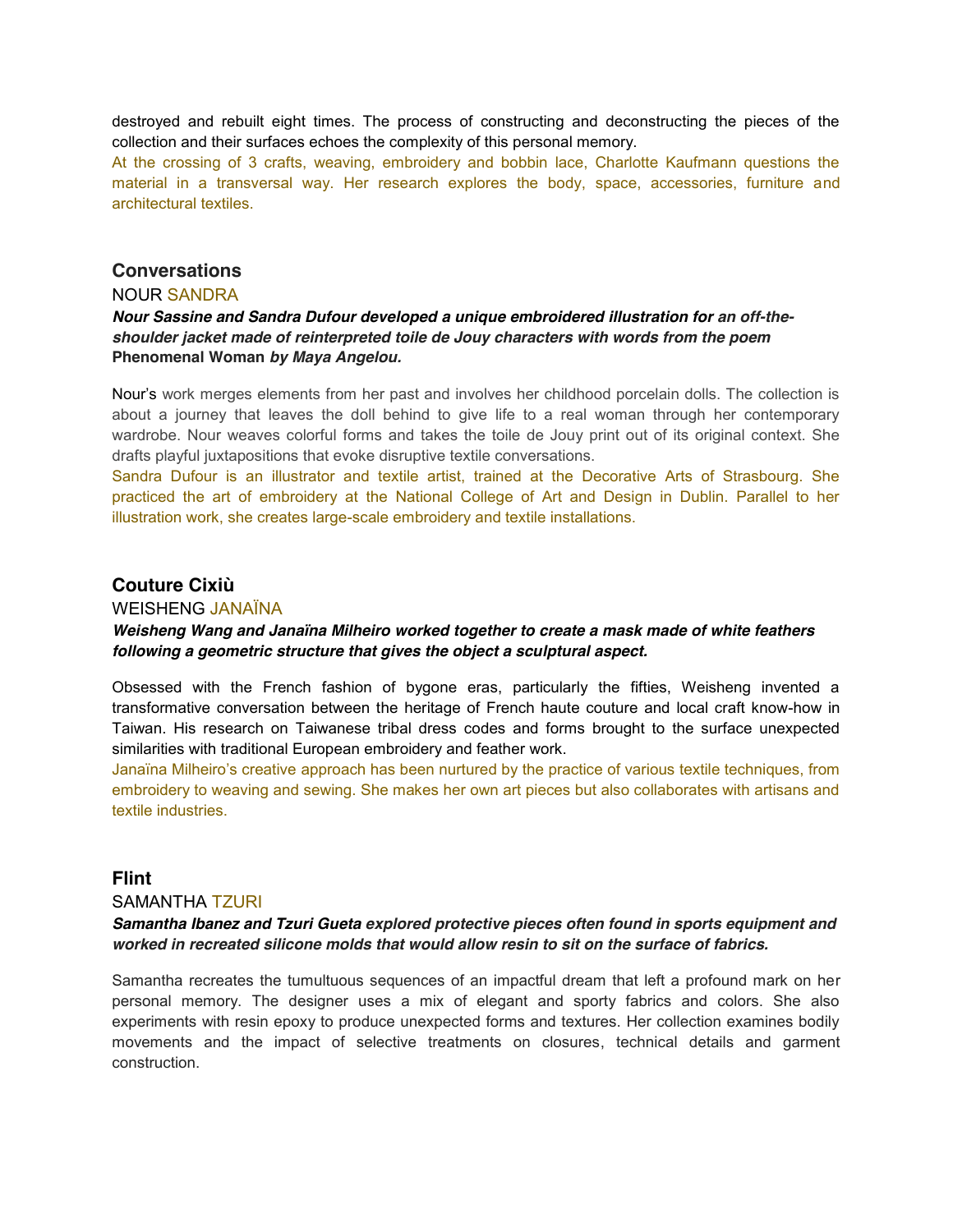Tzuri Gueta is a designer and textile engineer, based in Paris since 1996. In his quest for textile materials, Gueta came upon silicone, and it soon became his signature material. By combining silicone with openwork textile materials, he invented a technique of blowing silicone into lace.

## **Human Monster**

#### SORA TZURI

#### *Sora Lee and Tzuri Gueta collaborated on the development of resin shoes for silicone monster feet that highlight grotesqueness through the form and texture.*

Sora's genderless collection explores the processes through which fashion deforms people and imposes beauty and gender codes. The designer questions the obsessions associated with the constant changes of fashion by using exaggerated silhouettes that build up progressively,, creating a poetically grotesque human monster. This playful approach to a serious societal issue led her to design layered asymmetrical constructions as if the wearer was a kind of toy or amusing monster.

Tzuri Gueta is a designer and textile engineer, based in Paris since 1996. In his quest for textile materials, Gueta came upon silicone, and it soon became his signature material. By combining silicone with openwork textile materials, he invented a technique of blowing silicone into lace.

#### **Moguru**

#### MALINA PIETRO

#### *Malina Yanai and Pietro Seminelli focused on the movement within pleats and transformed this idea into a modern wearable sculpture.*

Malina's work explores the beauty of human nature's imperfections and questions the embodied experience of fragility and plurality. The collection is inspired by the work of contemporary photographer Ishiuchi Miyako and painter Hikari Shimoda. It also draws from the Japanese patchwork technique called Boro. Malina's project focuses on the expression of movement through different techniques and medias. Pietro Seminelli creates paper sculptures and fabrics. His creates "a form of origami" since the subtle folds transform a surface volume. In 2006, he received the Maître d'art distinction, awarded for life by the French Ministry of Culture

## **Pardesh**

#### ANJALI SAMUEL

## *Anjali Devjani and Samuel Gassmann created four pairs of cufflinks and pins that are inspired by and that use the textiles gathered during the travels of the designer through India.*

Anjali's main source of inspiration for her collection is her Indian culture and the experience of different cities in search of a renewed understanding of her personal roots. The integration of sari textiles found in local markets constitutes the pillar of a capsule that crystallizes feminine sensuality into contemporary menswear.

In 2007, Samuel Gassmann began researching the "Origin of the Button" for a documentary project. During this time, he became drawn to the history of the cufflink and recreated the concept of the "button" that wanders through different shirts" in the modern day.